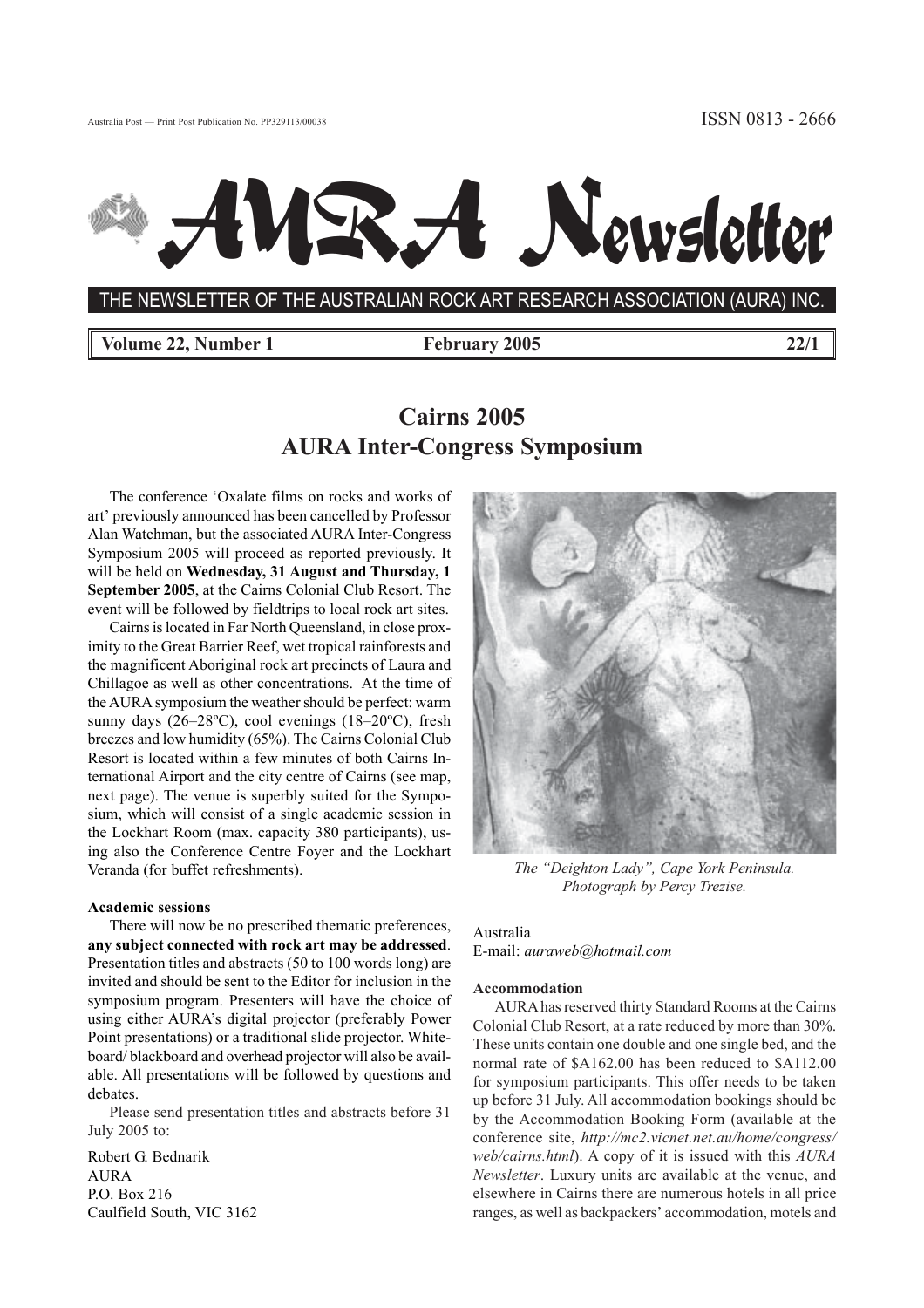

*Inner suburbs of Cairns, north Queensland.*

bed and breakfast establishments. Cairns is a major international tourist centre with comprehensive facilities.

#### **Fieldtrips**

Fieldtrips of one to three days are intended to some of the many rock art concentrations in north Queensland. Details of these will be provided in the May 2005 issue of *RAR*.

#### **Registration**

To register for the AURA Inter-Congress Symposium in Cairns, please use the registration form provided (enclosed with this issue of *AURA Newsletter*, and also available at *http:// mc2.vicnet.net.au/home/congress/web/cairns.html*).

Registration fees are \$A90.00 for members of AURA, \$A60.00 for student and retiree members of AURA, and \$A150.00 for non-members. Membership with AURA can be obtained at the registration desk. Registration covers a conference satchel and contents, including program; light refreshments on arrival; coffee, tea and cake<sup>1</sup> or homemade cookies during session breaks; refreshing buffet luncheons<sup>2</sup>; and field trip participation and literature. It excludes dinners, transport (other than venue's courtesy bus) and accommodation. The Registration Desk will be open on Tuesday (30 August 2005) from 2 p.m. through to 7 p.m. and on Wednesday morning. Academic sessions will commence on Wednesday, 9 a.m., and continue to 6 p.m. each day.

Please direct any queries to:

AURA P.O. Box 216 Caulfield South, VIC 3162 Australia, or to *auraweb@hotmail.com*

All abstracts of papers will be published in the symposium program, which all delegates will receive. Current and updated details about the event can always be checked on the web-site of the AURA Congress specifically dedicated to the Cairns 2005 Symposium, at

## *http://mc2.vicnet.net.au/home/ congress/web/cairns.html*

We look forward to seeing you in Cairns!

The AURA Executive Committee and Symposium Chairmen Professor John B. Campbell and Robert G. Bednarik

<sup>&</sup>lt;sup>1</sup> Choice of assorted homemade muffins; banana and macadamia nut cake; lemon and poppy seed cake; fruit and pumpkin scones with fruit preserves and cream; or mini spring rolls, curry samousas and dim sims served with dipping sauce.

<sup>&</sup>lt;sup>2</sup> Choice of mixed country style quiche (vegetarian available); traditional lasagne or vegetarian lasagne; chicken cacciatore and steamed rice; penne pasta with bacon, tomato, spinach and Parmesan cheese (all served with mixed green garden salad, dress-

ings and freshly baked bread rolls); or a light summer lunch – platters of assorted closed sandwiches with a variety of fillings, including vegetarian.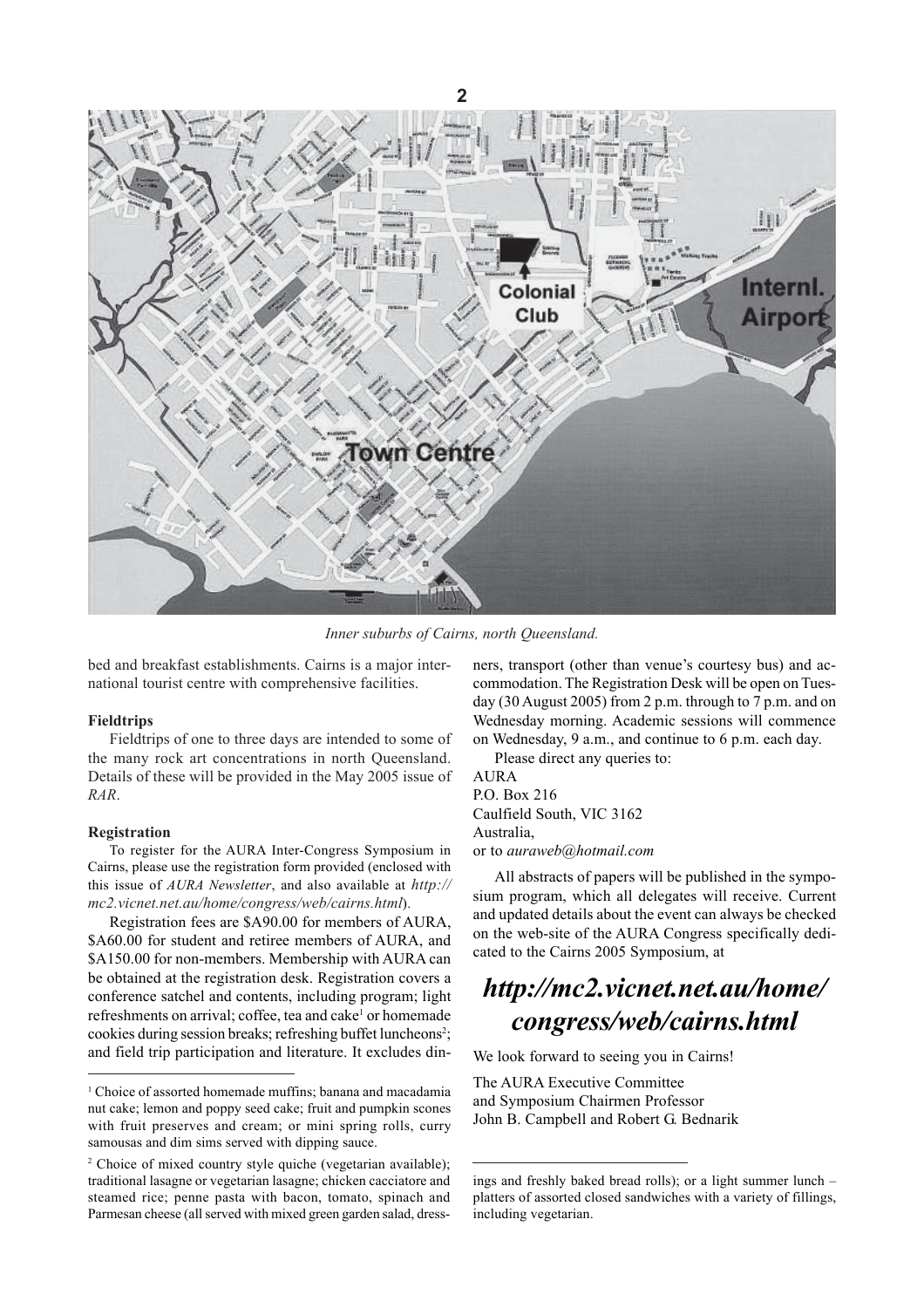## **Man charged with rock art vandalism** JOE BAUMAN

*Deseret Morning News*, Friday, 17 September 2004

A 22-year-old resident of Huntington, Emery County, has been charged with vandalising a rock art panel in Buckhorn Draw, San Rafael Swell, a site whose ancient pictures may date back 2000 to 4000 years.

Jeremy Shane Craig faces a third-degree felony charge for alleged violation of the antiquities protection law, said the Emery County Attorney's Office. The maximum possible sentence is zero to five years in prison and a \$5000 fine.

Craig, who was arrested and released on bail, is to appear on 21 September in Castle Dale before 7th District Judge Bruce K. Halliday. A charge is pending against another person, according to the attorney's office. Prosecutors are not sure of the second person's whereabouts, said Deputy Emery County Attorney Brent Langston.

The vandalism is believed to have occurred about 19 July 2004. Chalking on the sandstone wall near ancient paintings denoted the phrase 'I Love You Wendy' — the 'I' was a picture of an eye, the word 'love' was symbolised by a heart, 'you' was a large letter 'U', and 'Wendy' was written out.

A \$1000 reward for information had been posted by the Emery County sheriff's office, the Bureau of Land Management and a local group concerned about restoring historic sites, said Emery County Sheriff LaMar Guymon.

Three people came forward with information, he said. "The reward is based on arrest and conviction", he added. If a conviction results, "we will distribute the reward".

The sheriff's office is appreciative of the information, Guymon added. "The reward had everything to do with it, I think — and just citizens coming forward."

This is not the first time that the large panel of Barrier Canyon pictographs has been damaged. For many years it carried graffiti such as a forged inscription: '1846 Jim Bridger'.

In 1994, the panel was repaired through efforts of local citizens and private donations. Fencing, interpretive signs and other facilities were installed. But ten years later it was hit again. BLM archaeologist Julie A. Howard, Salt Lake City, said the agency is pleased with the tips from the pub-



*Ancient rock art panel in Buckhorn Draw, Emery County, was vandalised with chalk drawing in July. Photograph by U.S. Bureau of Land Management.*

lic. "We need more people to be our eyes and ears. ... Vandalism to rock art, whether from ignorance or malice, has resulted in irreparable damage."

A report by Constance S. Silver of Preservar Inc., a conservation expert who worked to restore the panel, noted that after authorities requested that the public not try to remove the vandalism, someone tried to take it off by washing off the chalk and covering that part of the panel with mud. Unfortunately, the attempt just made things worse. Until now, the surface of the rock was a rosy colour, tinted by the 'very fragile' desert varnish that formed naturally on the sandstone centuries ago, Silver wrote. "The vandalism and subsequent 'washing' and mud application totally destroyed the desert varnish. As a result, the panel has been irreparably damaged."

More than two days of work was needed to treat the vandalism. On 7 and 8 August, the mud was removed and the raw surface of the rock was recoloured with watercolours and pastels. Conservation and treatment costs amounted to \$2500. This treatment will have a life span of no more than eight to ten years, Silver said. "The area will have to be visually reintegrated" unless a major breakthrough occurs in conservation of rock art.

## AURA Newsletter

Entire sets of the *AURA Newsletter*, 1983 to 2004, are available and can be purchased for \$A70.00, postage paid to anywhere in the world.